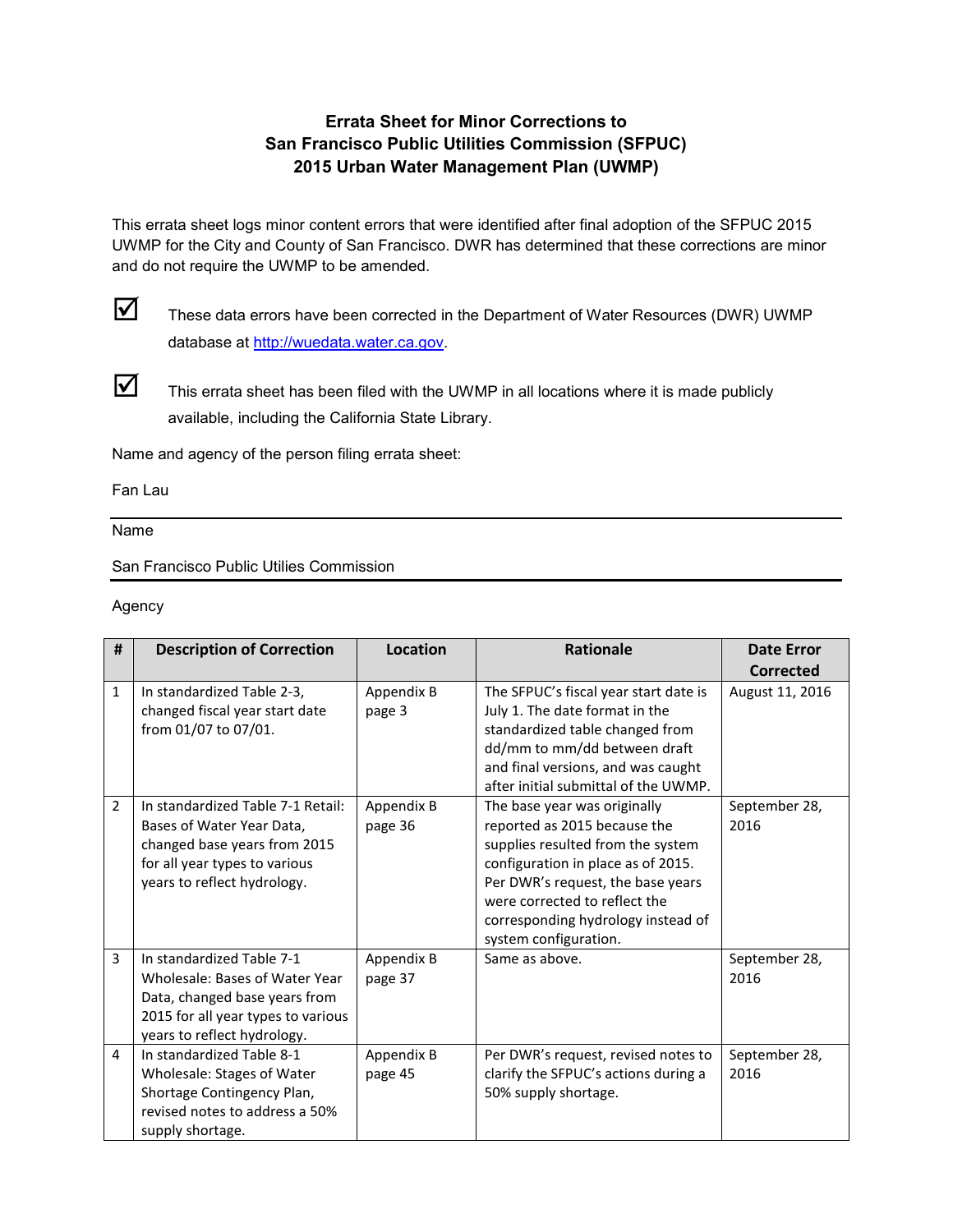| <b>Table 2-3: Agency Identification</b>                                             |                                        |  |  |  |
|-------------------------------------------------------------------------------------|----------------------------------------|--|--|--|
| Type of Agency (select one or both)                                                 |                                        |  |  |  |
| $ \vee $                                                                            | Agency is a wholesaler                 |  |  |  |
| $\checkmark$                                                                        | Agency is a retailer                   |  |  |  |
| <b>Fiscal or Calendar Year (select one)</b>                                         |                                        |  |  |  |
|                                                                                     | UWMP Tables Are in Calendar Years      |  |  |  |
| $\checkmark$                                                                        | <b>UWMP Tables Are in Fiscal Years</b> |  |  |  |
| If Using Fiscal Years Provide Month and Date that the Fiscal Year Begins<br>(mm/dd) |                                        |  |  |  |
| <del>01/07</del>                                                                    |                                        |  |  |  |
| <u>07/01</u>                                                                        |                                        |  |  |  |
| Units of Measure Used in UWMP (select from Drop down)                               |                                        |  |  |  |
| Unit                                                                                | AF                                     |  |  |  |
| <b>NOTES:</b>                                                                       |                                        |  |  |  |
| Values are rounded to the nearest 10 AF in the standardized                         |                                        |  |  |  |
| tables. The units of measure used in the body of the UWMP are                       |                                        |  |  |  |
|                                                                                     | millions of gallons per day (mgd).     |  |  |  |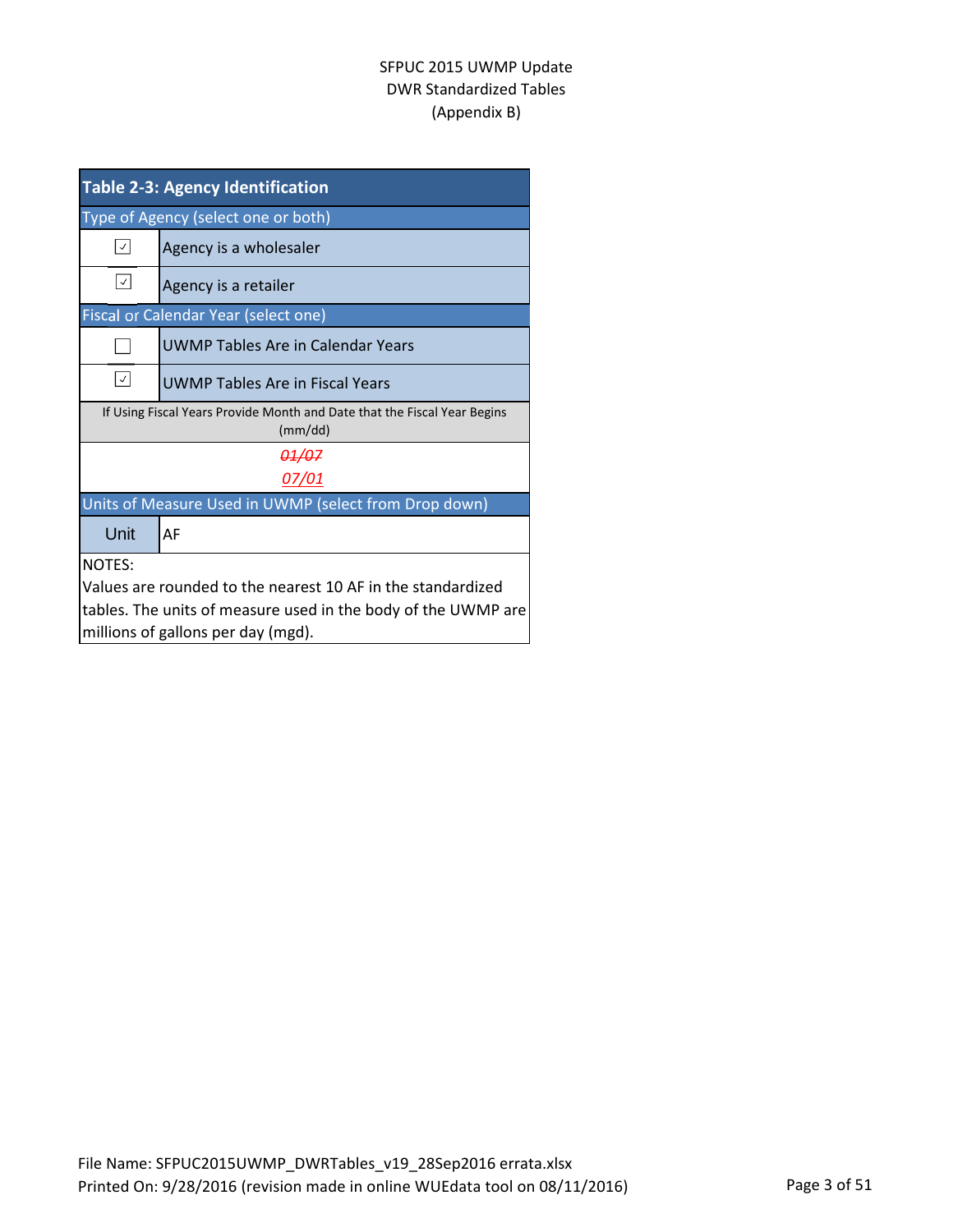| <b>Table 7-1 Retail: Bases of Water Year Data</b>                                                                                                                                                                                                                                                                                                                                                                              |                                                                                                                                                                                            |                                                                                                                                                           |                     |  |
|--------------------------------------------------------------------------------------------------------------------------------------------------------------------------------------------------------------------------------------------------------------------------------------------------------------------------------------------------------------------------------------------------------------------------------|--------------------------------------------------------------------------------------------------------------------------------------------------------------------------------------------|-----------------------------------------------------------------------------------------------------------------------------------------------------------|---------------------|--|
|                                                                                                                                                                                                                                                                                                                                                                                                                                | <b>Base Year</b><br><b>If</b><br>not using a calendar<br>year, type in the last<br>year of the fiscal, water<br>year, or range of years,<br>for example, water year<br>1999-2000, use 2000 | <b>Available Supplies if</b><br><b>Year Type Repeats</b>                                                                                                  |                     |  |
| Year Type                                                                                                                                                                                                                                                                                                                                                                                                                      |                                                                                                                                                                                            | Quantification of available supplies is not compatible with this<br>☑<br>table and is provided elsewhere in the UWMP.<br>Location UWMP Tables 7-1 and 8-2 |                     |  |
|                                                                                                                                                                                                                                                                                                                                                                                                                                |                                                                                                                                                                                            | Quantification of available supplies is provided in this table as<br>L<br>either volume only, percent only, or both.                                      |                     |  |
|                                                                                                                                                                                                                                                                                                                                                                                                                                |                                                                                                                                                                                            | <b>Volume Available</b>                                                                                                                                   | % of Average Supply |  |
| <b>Average Year</b>                                                                                                                                                                                                                                                                                                                                                                                                            | 2015-1986                                                                                                                                                                                  |                                                                                                                                                           | 100%                |  |
| Single-Dry Year                                                                                                                                                                                                                                                                                                                                                                                                                | 2015 1987                                                                                                                                                                                  |                                                                                                                                                           |                     |  |
| Multiple-Dry Years 1st Year                                                                                                                                                                                                                                                                                                                                                                                                    | 2015 1987                                                                                                                                                                                  |                                                                                                                                                           |                     |  |
| Multiple-Dry Years 2nd Year                                                                                                                                                                                                                                                                                                                                                                                                    | 2015 1988                                                                                                                                                                                  |                                                                                                                                                           |                     |  |
| Multiple-Dry Years 3rd Year                                                                                                                                                                                                                                                                                                                                                                                                    | 2015 1989                                                                                                                                                                                  |                                                                                                                                                           |                     |  |
| Multiple-Dry Years 4th Year Optional                                                                                                                                                                                                                                                                                                                                                                                           |                                                                                                                                                                                            |                                                                                                                                                           |                     |  |
| Multiple-Dry Years 5th Year Optional                                                                                                                                                                                                                                                                                                                                                                                           |                                                                                                                                                                                            |                                                                                                                                                           |                     |  |
| Multiple-Dry Years 6th Year Optional                                                                                                                                                                                                                                                                                                                                                                                           |                                                                                                                                                                                            |                                                                                                                                                           |                     |  |
| Agency may use multiple versions of Table 7-1 if different water sources have different base years and the supplier chooses to<br>report the base years for each water source separately. If an agency uses multiple versions of Table 7-1, in the "Note" section of<br>each table, state that multiple versions of Table 7-1 are being used and identify the particular water source that is being reported<br>in each table. |                                                                                                                                                                                            |                                                                                                                                                           |                     |  |
| <b>NOTES:</b>                                                                                                                                                                                                                                                                                                                                                                                                                  |                                                                                                                                                                                            |                                                                                                                                                           |                     |  |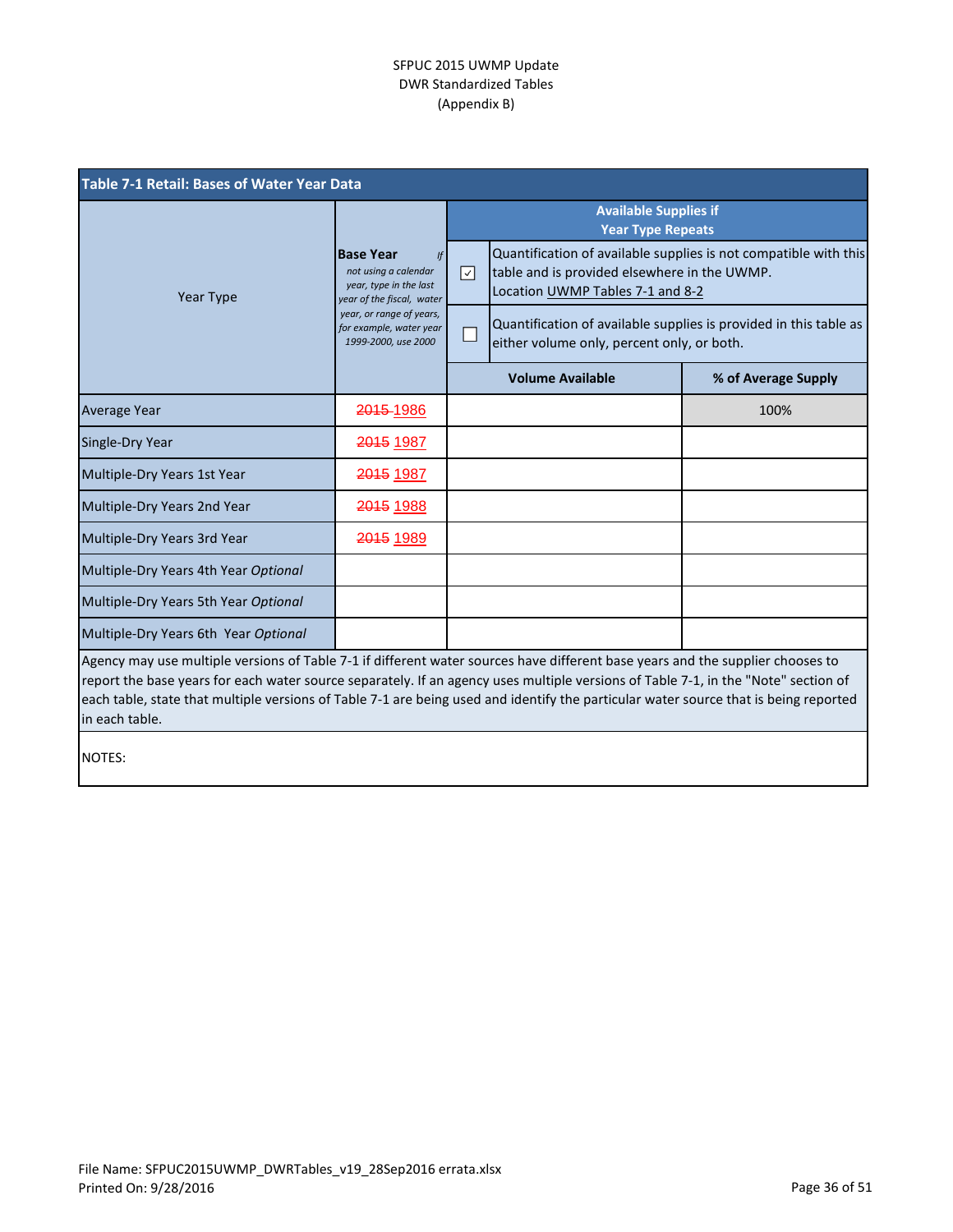| <b>Table 7-1 Wholesale: Bases of Water Year Data</b>                                                                                                                                                                                                                                                                                                                                                                                                                                                   |                  |                                                                                                                                                           |                                            |                                                                   |
|--------------------------------------------------------------------------------------------------------------------------------------------------------------------------------------------------------------------------------------------------------------------------------------------------------------------------------------------------------------------------------------------------------------------------------------------------------------------------------------------------------|------------------|-----------------------------------------------------------------------------------------------------------------------------------------------------------|--------------------------------------------|-------------------------------------------------------------------|
|                                                                                                                                                                                                                                                                                                                                                                                                                                                                                                        | <b>Base Year</b> | <b>Available Supplies if</b><br><b>Year Type Repeats</b>                                                                                                  |                                            |                                                                   |
| Year Type                                                                                                                                                                                                                                                                                                                                                                                                                                                                                              |                  | Quantification of available supplies is not compatible with this<br>☑<br>table and is provided elsewhere in the UWMP.<br>Location UWMP Tables 7-1 and 8-5 |                                            |                                                                   |
|                                                                                                                                                                                                                                                                                                                                                                                                                                                                                                        |                  |                                                                                                                                                           | either volume only, percent only, or both. | Quantification of available supplies is provided in this table as |
| <b>Average Year</b>                                                                                                                                                                                                                                                                                                                                                                                                                                                                                    | 2015 1986        |                                                                                                                                                           |                                            | 100%                                                              |
| Single-Dry Year                                                                                                                                                                                                                                                                                                                                                                                                                                                                                        | 2015 1987        |                                                                                                                                                           |                                            |                                                                   |
| Multiple-Dry Years 1st Year                                                                                                                                                                                                                                                                                                                                                                                                                                                                            | 2015 1987        |                                                                                                                                                           |                                            |                                                                   |
| Multiple-Dry Years 2nd Year                                                                                                                                                                                                                                                                                                                                                                                                                                                                            | 2015 1988        |                                                                                                                                                           |                                            |                                                                   |
| Multiple-Dry Years 3rd Year                                                                                                                                                                                                                                                                                                                                                                                                                                                                            | 2015 1989        |                                                                                                                                                           |                                            |                                                                   |
| Multiple-Dry Years 4th Year Optional                                                                                                                                                                                                                                                                                                                                                                                                                                                                   |                  |                                                                                                                                                           |                                            |                                                                   |
| Multiple-Dry Years 5th Year Optional                                                                                                                                                                                                                                                                                                                                                                                                                                                                   |                  |                                                                                                                                                           |                                            |                                                                   |
| Multiple-Dry Years 6th Year Optional                                                                                                                                                                                                                                                                                                                                                                                                                                                                   |                  |                                                                                                                                                           |                                            |                                                                   |
| Agency may use multiple versions of Table 7-1 if different water sources have different base years and the supplier chooses to report<br>the base years for each water source separately. If an agency uses multiple versions of Table 7-1, in the "Note" section of each table,<br>state that multiple versions of Table 7-1 are being used and identify the particular water source that is being reported in each table.<br>Suppliers may create an additional worksheet for the additional tables. |                  |                                                                                                                                                           |                                            |                                                                   |
| <b>NOTES:</b>                                                                                                                                                                                                                                                                                                                                                                                                                                                                                          |                  |                                                                                                                                                           |                                            |                                                                   |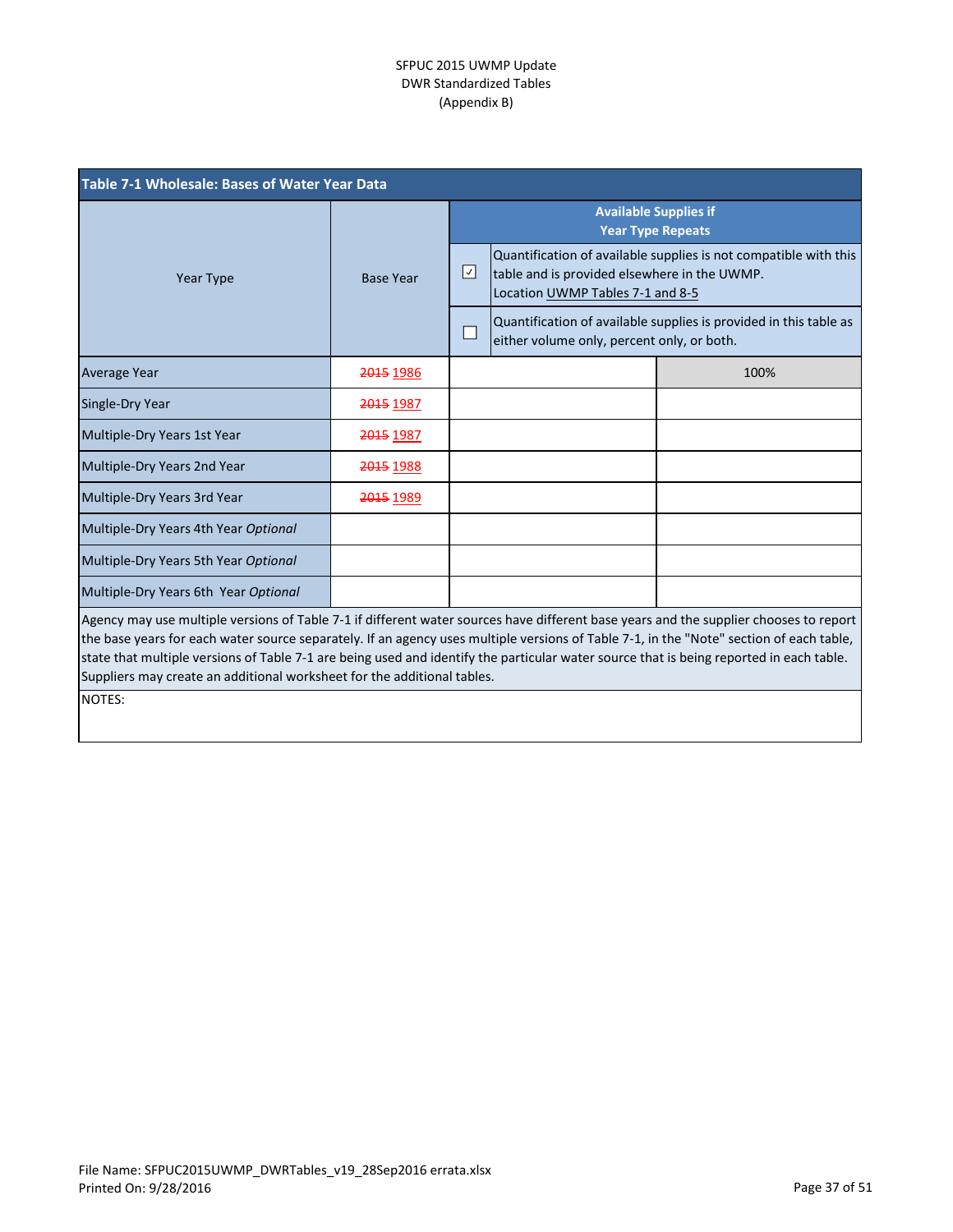| <b>Table 8-1 Wholesale:</b><br><b>Stages of Water Shortage Contingency Plan</b>                                                                                                                    |                                                 |                                  |  |  |
|----------------------------------------------------------------------------------------------------------------------------------------------------------------------------------------------------|-------------------------------------------------|----------------------------------|--|--|
|                                                                                                                                                                                                    | <b>Complete Both</b>                            |                                  |  |  |
| <b>Stage</b>                                                                                                                                                                                       | <b>Percent Supply</b><br>Reduction <sup>1</sup> | <b>Water Supply Condition</b>    |  |  |
| $\mathbf{1}$                                                                                                                                                                                       | 12%                                             | 5% or less system-wide reduction |  |  |
| $\overline{2}$                                                                                                                                                                                     | 17%<br>6-10% system-wide reduction              |                                  |  |  |
| 3                                                                                                                                                                                                  | 23%                                             | 11-15% system-wide reduction     |  |  |
| 4                                                                                                                                                                                                  | 28%                                             | 16-20% system-wide reduction     |  |  |
| N/A                                                                                                                                                                                                | 55%                                             | 50% system-wide reduction        |  |  |
| One stage in the Water Shortage Contingency Plan must address a water shortage of 50%.                                                                                                             |                                                 |                                  |  |  |
| <b>NOTES:</b><br>The Water Shortage Allocation Plan (WSAP) does not have a stage specific to a water-<br>supply reduction condition of 50%. This condition is addressed narratively in Section 2.3 |                                                 |                                  |  |  |
| of the WSAP, which describes actions to be taken by the SFPUC and its wholesale-<br>customers if system-wide shortage exceeds stage 4.                                                             |                                                 |                                  |  |  |
| Section 2.3 of the Water Shortage Allocation Plan (WSAP) addresses system-wide                                                                                                                     |                                                 |                                  |  |  |
| shortages greater than 20%. If a 50% water supply shortage were to occur, Regional                                                                                                                 |                                                 |                                  |  |  |
| <u>Water System supplies would be allocated per the rules corresponding to a 16-20%</u>                                                                                                            |                                                 |                                  |  |  |
| system-wide reduction, subject to consultation and negotiation between the SFPUC and                                                                                                               |                                                 |                                  |  |  |
| its Wholesale Customers to modify the allocation rules.                                                                                                                                            |                                                 |                                  |  |  |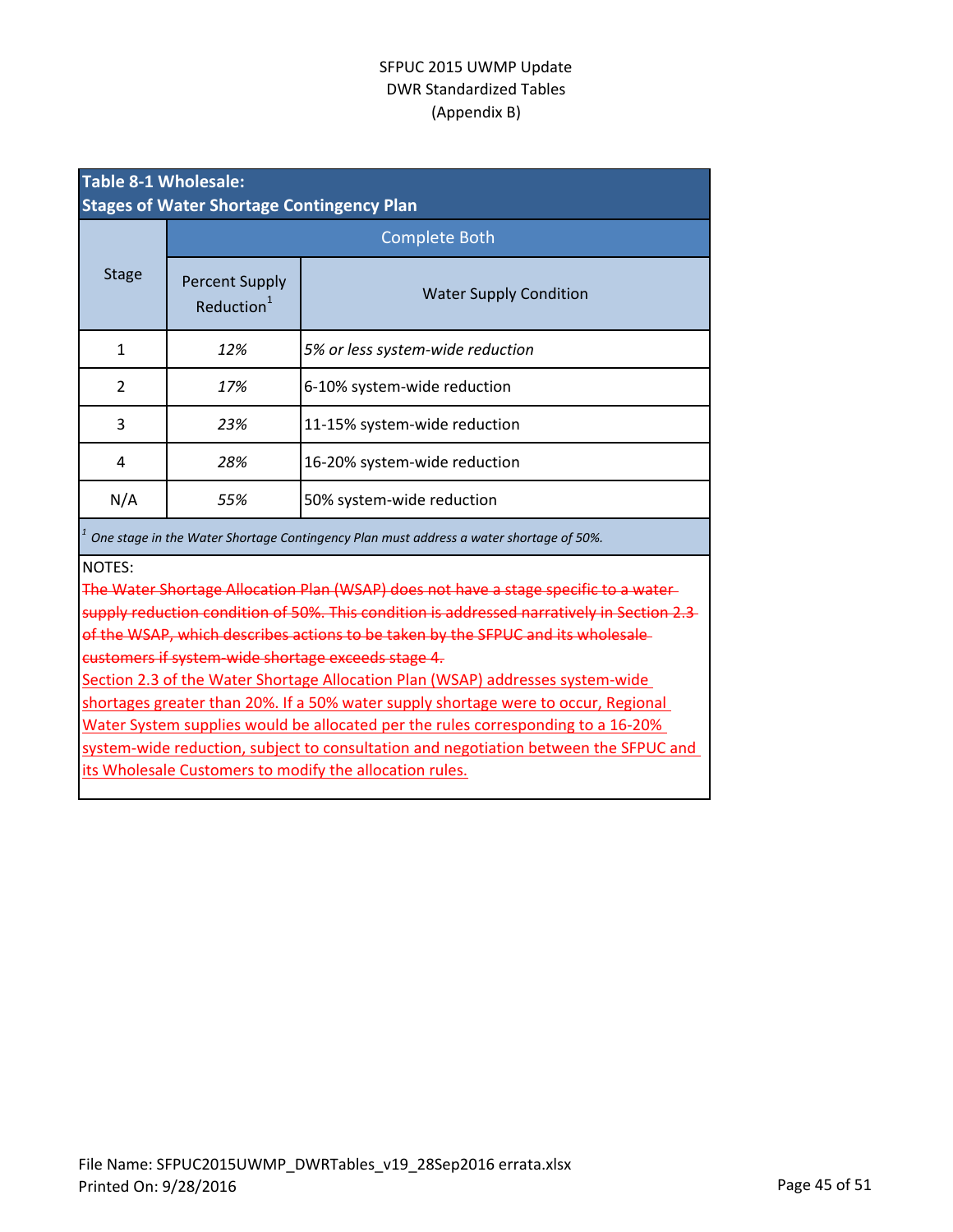# **an ater ana e ent lan for t e Cit and Cont of an rancisco Errata for i** re

In addition to the errata for minor corrections on the UWMP standardized tables Appendix B filed with the Department of Water Resources DWR, the SFPUC made one additional minor correction to the main body of the UWMP. In Figure 3-4 Wholesale Service Area page 3-13, two wholesale customers were mis-numbered on the map. Mid-Peninsula Water District was mis-numbered as 15 instead of 21, and the southwest portion of the City of Menlo Par was mis-numbered as 21 instead of 6. Figure 3-4 was corrected on ctober 12, 2016 as shown below. The clean, corrected figure is shown on the next page.

This errata, along with the errata for minor corrections filed with DWR as noted above, is filed with publically available copies of the UWMP at the California State Library, San Francisco Main Library, and the SFPUC web site www.sfwater.org.



The SFPUC provides water on an interruptible basis to fixed service areas in the northern portions of the Cities of San Jose and Santa Clara.

Groveland Community Services District is not a member of BAWSCA. For the purposes of the 2015 UWMP, Groveland is considered a retail customer in the context of the 2009 Water Supply Agreement and allocating Regional Water System supplies between retail customers and Wholesale Customers. However, Groveland is accounted for as a wholesale customer in the standardized tables provided in Appendix B

California Water Service Company, an investor-owned utility, provides water service to four separate districts: Bear Gulch (Atherton vicinity), San Carlos/San Mateo, South San Francisco, and Skyline County Water District

Cordilleras Mutual Water Company is not a member of BAWSCA